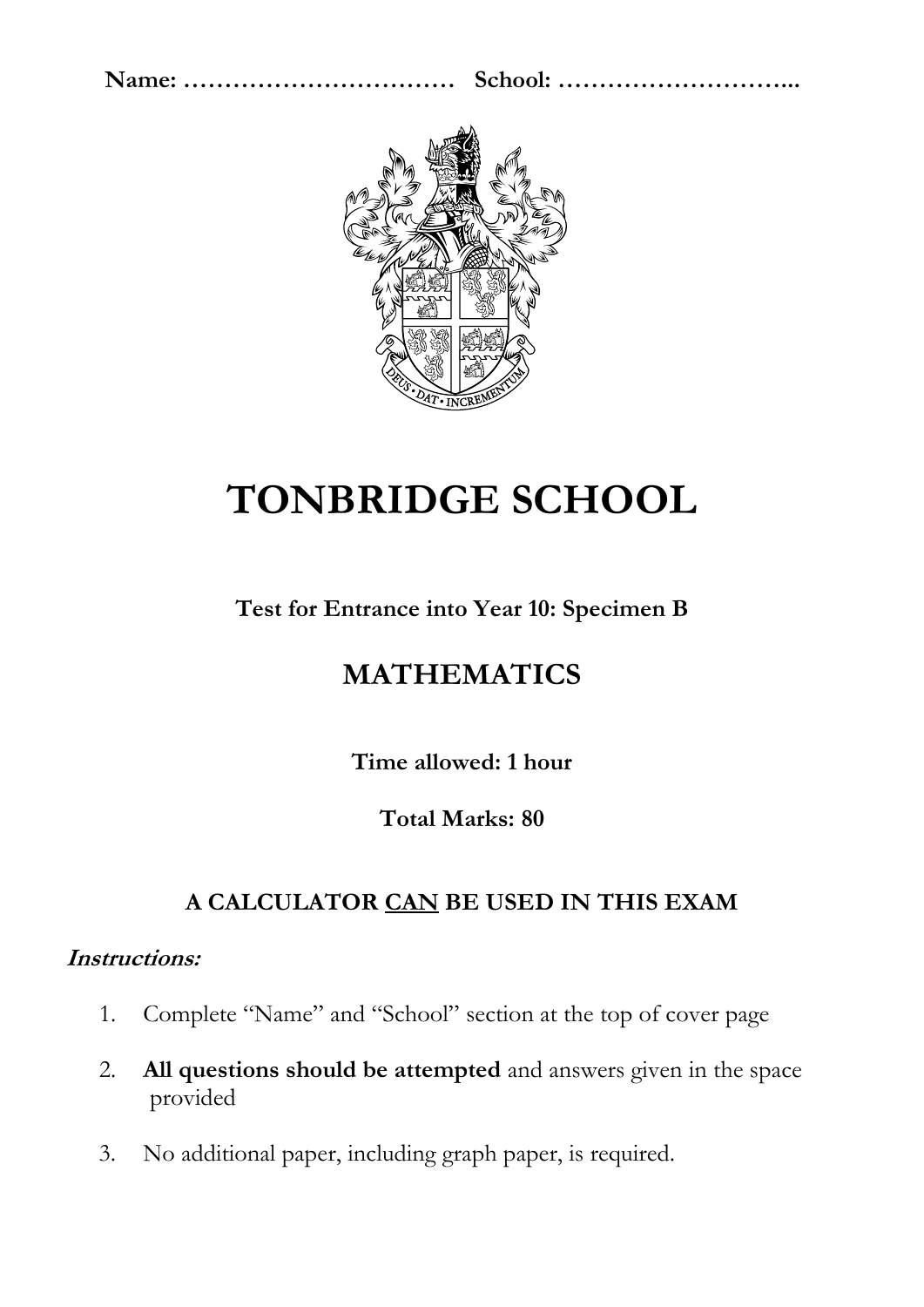1. Expand and **fully** simplify the following:

a)  $4(5-3x)$ 

Answer: …………………………….. [2]

b)  $(2x - 1)(x + 5)$ 

Answer: …………………………….. [3]

c)  $(x + y) (2x - 3y)$ 

Answer: …………………………….. [3]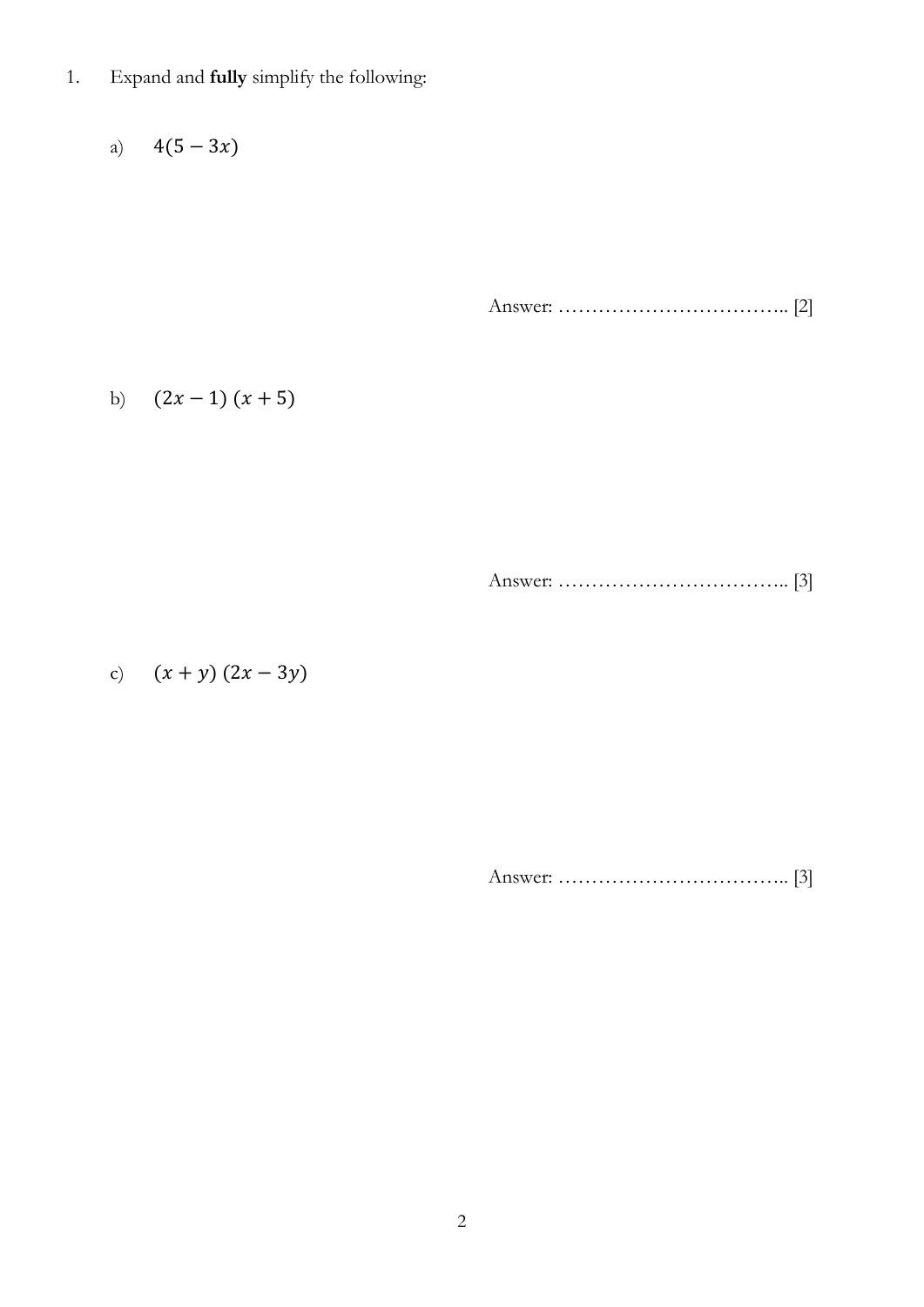- 2. Solve the following equations:
	- a)  $4(x-3) = 20$

Answer: …………………………….. [2]

b) 
$$
2x - 4(x - 3) = 1
$$

Answer: …………………………….. [3]

c) 
$$
12 = \frac{36}{x}
$$

Answer: …………………………….. [2]

$$
d) \quad \frac{2}{x+1} = 5
$$

Answer: …………………………….. [2]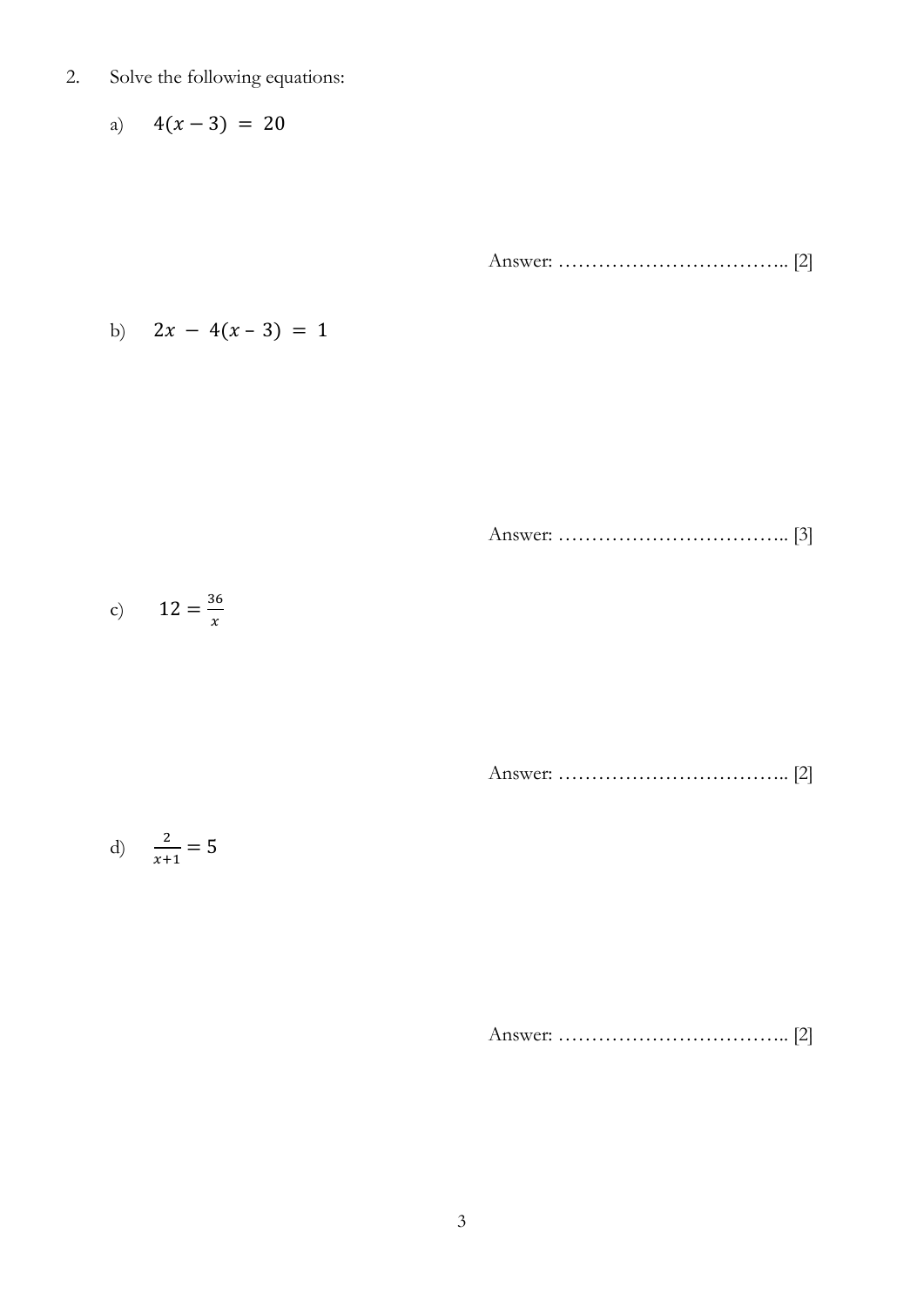$$
e) \qquad \frac{2x-1}{3} = \frac{x}{5}
$$

Answer: …………………………….. [3]

f) 
$$
\frac{2}{x-1} = \frac{5}{x+4}
$$

Answer: …………………………….. [3]

$$
g) \quad \frac{2x-1}{3} - \frac{x+1}{5} = 2
$$

Answer: …………………………….. [3]

#### h)  $2x^2 = 512$

Answer: …………………………….. [3]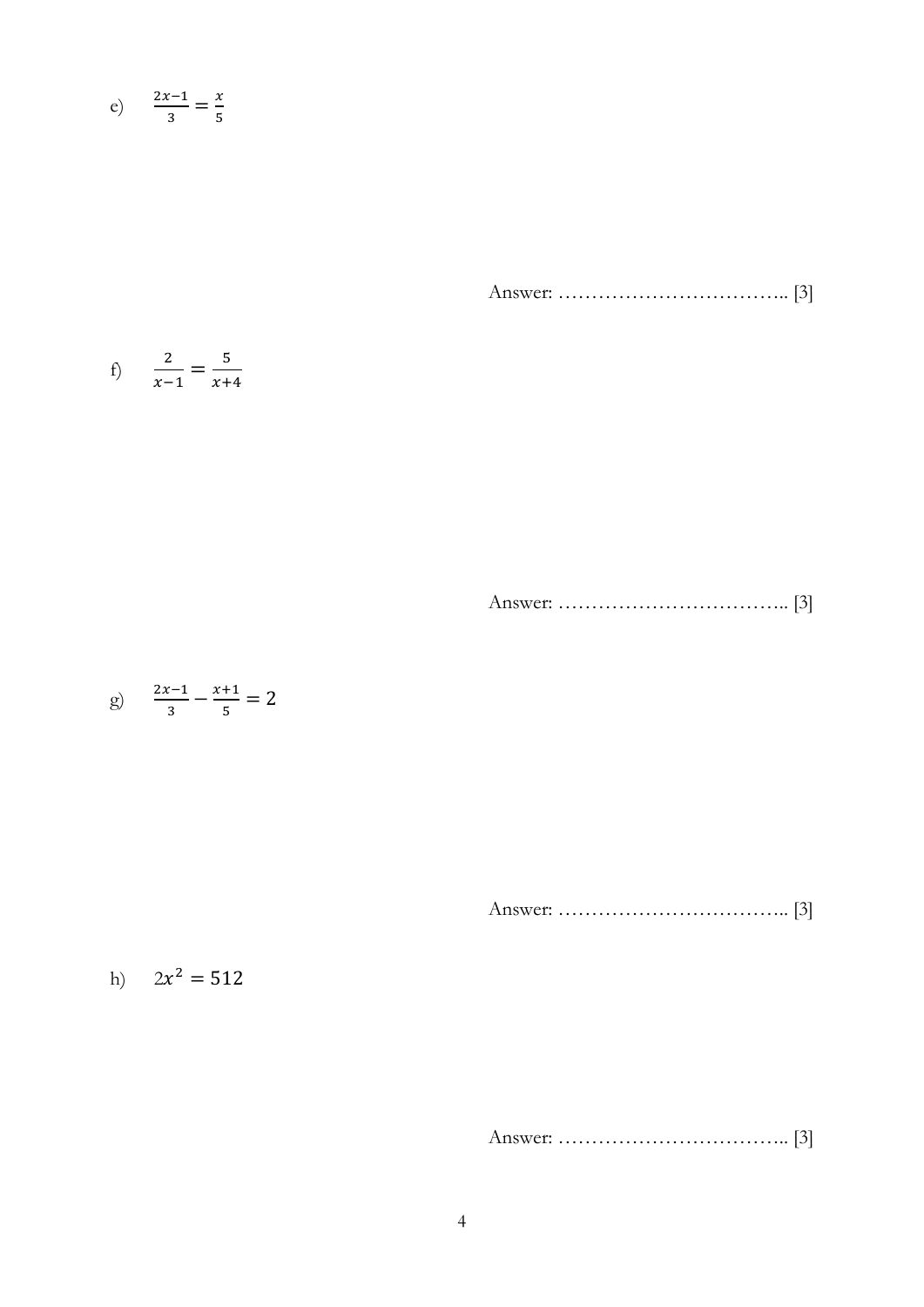- 3. Triangle *ABC* has an angle equal to 90 $^{\circ}$  at *C*, length of side *AC* equal to 5cm and length of side  $AB$  equal to 9cm.
	- a) Draw a diagram, with appropriate labels and showing all the above information. The diagram does **not** need to be drawn with accurate lengths.

b) Calculate the length of side  $BC$ , giving your answer to 3 significant figures

Answer: …………………………….. [2]

c) Calculate the size of angle  $ABC$ , giving your answer to 3 significant figures

Answer: …………………………….. [3]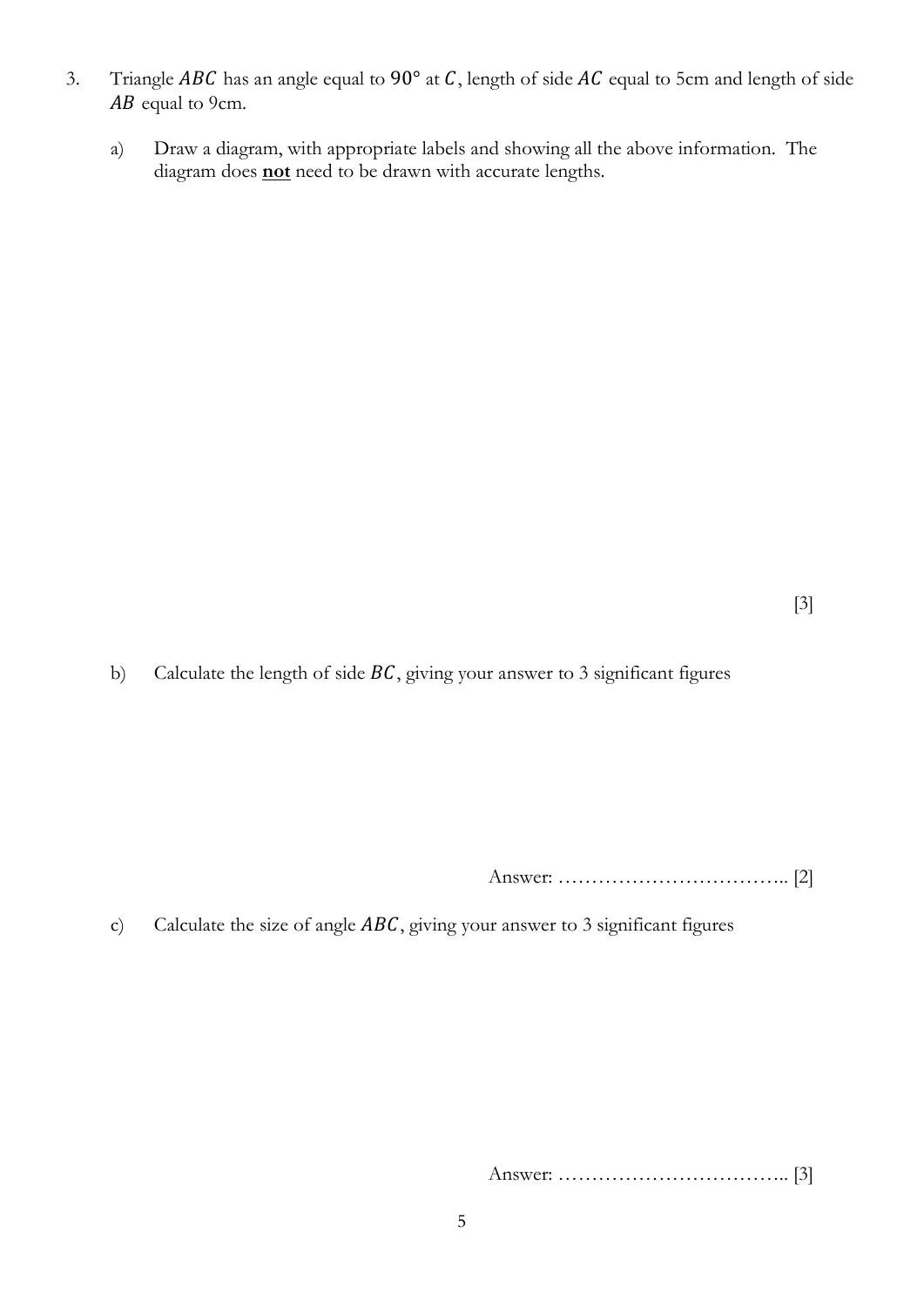- 4. A line, **L**, passes through the points (4,0) and (−1, −2).
	- a) **By first drawing a set of axes**, illustrate the line, **L**, on a graph.

[3]

b) Calculate the gradient of **L**.

Answer: …………………………….. [2]

c) Determine the equation of **L**.

Answer: …………………………….. [4]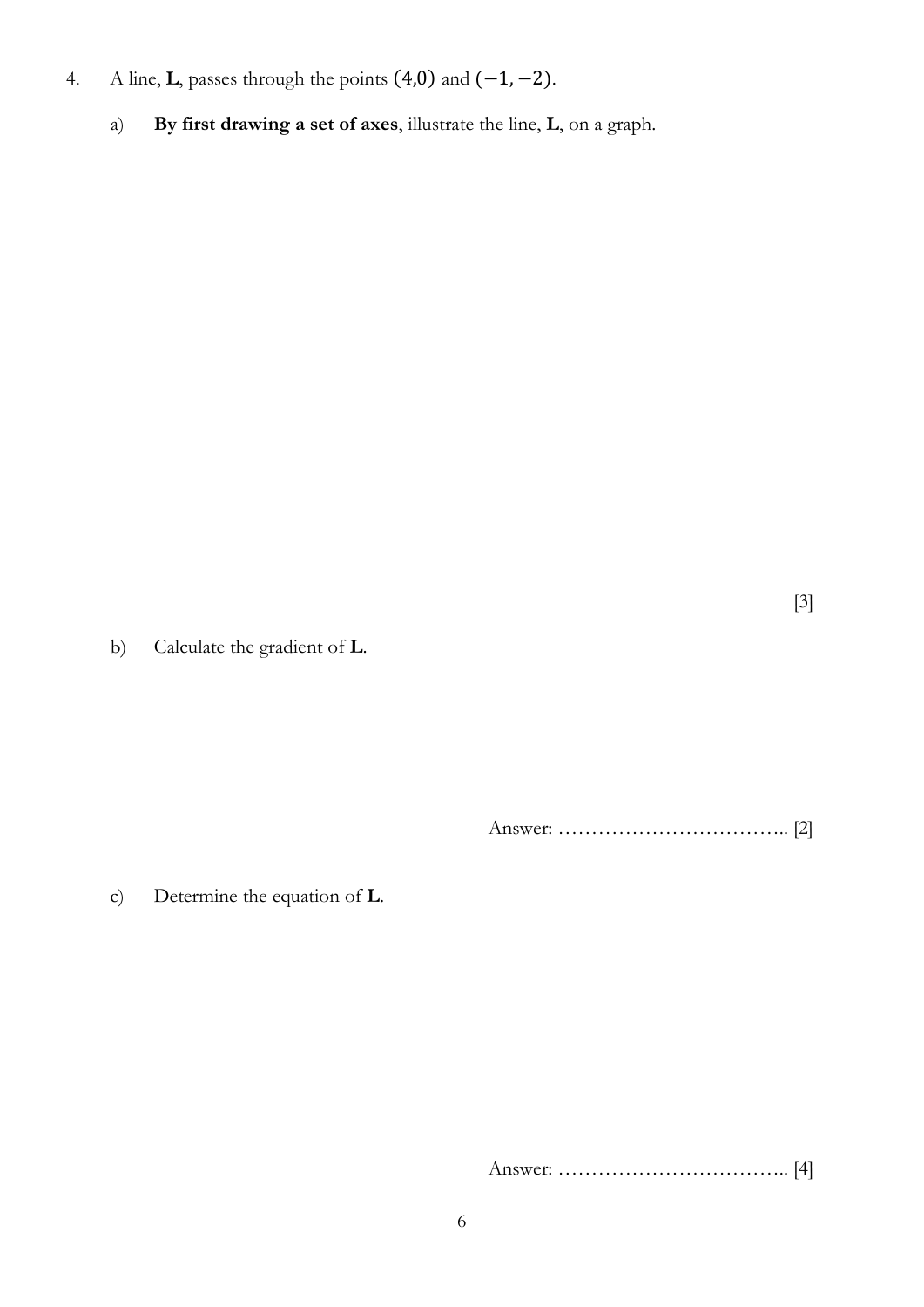5. Solve the simultaneous equations  $a)$ 

$$
3u - 2v = 17
$$
  

$$
5u - 3v = 28
$$

 $[4]$  $v =$ ................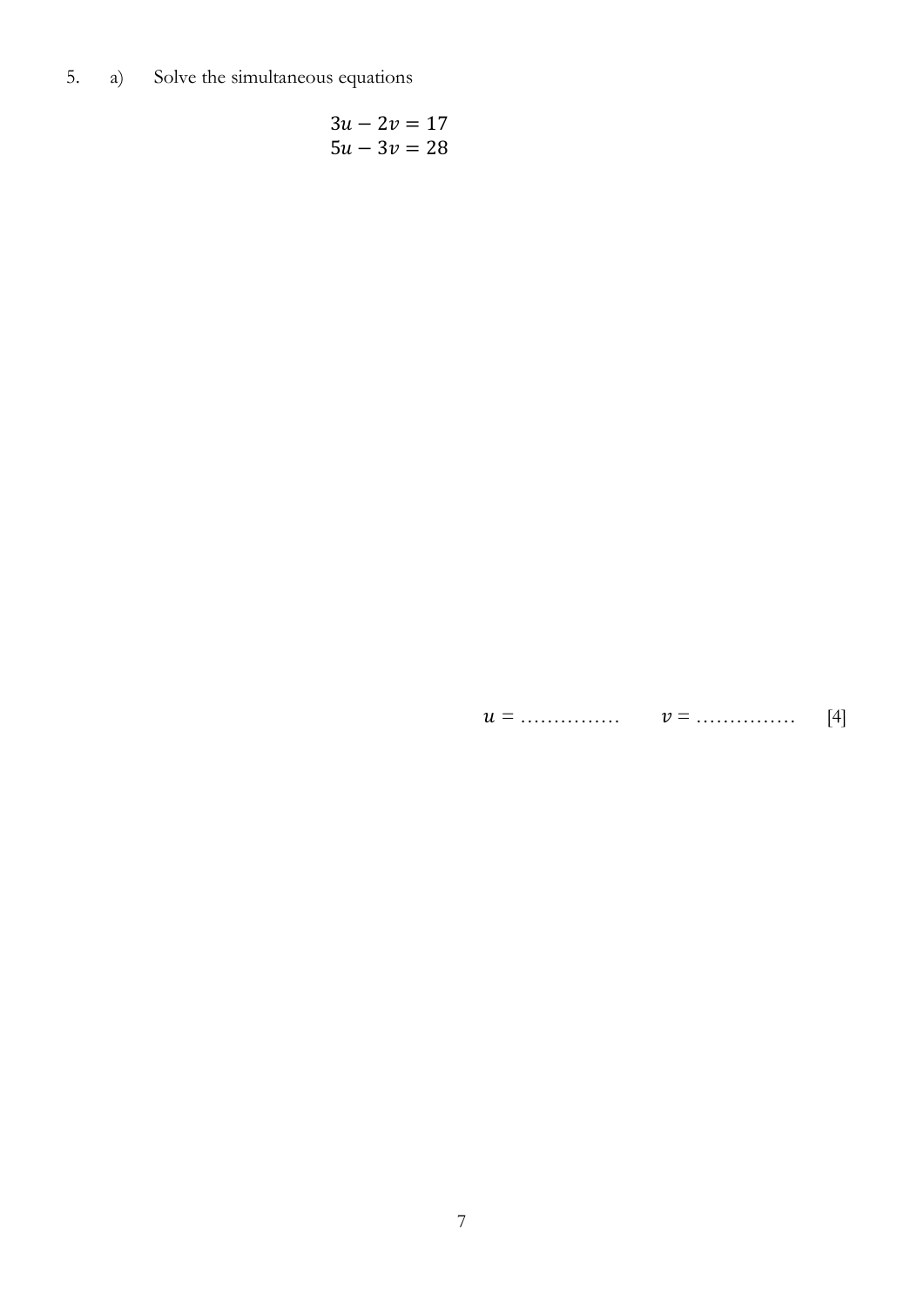#### 6. The following graph is to be drawn

$$
y = 2x^2 - 3x
$$

a) Complete the table

| $\chi$ | $-2$ $-1$ $-1$ | <b>Committee</b> | $\overline{1}$ |  |
|--------|----------------|------------------|----------------|--|
|        |                |                  |                |  |

[3]

b) **By first drawing a set of axes**, then plotting appropriate points based on the information in the above table, draw the graph for the values  $-2 \le x \le 3$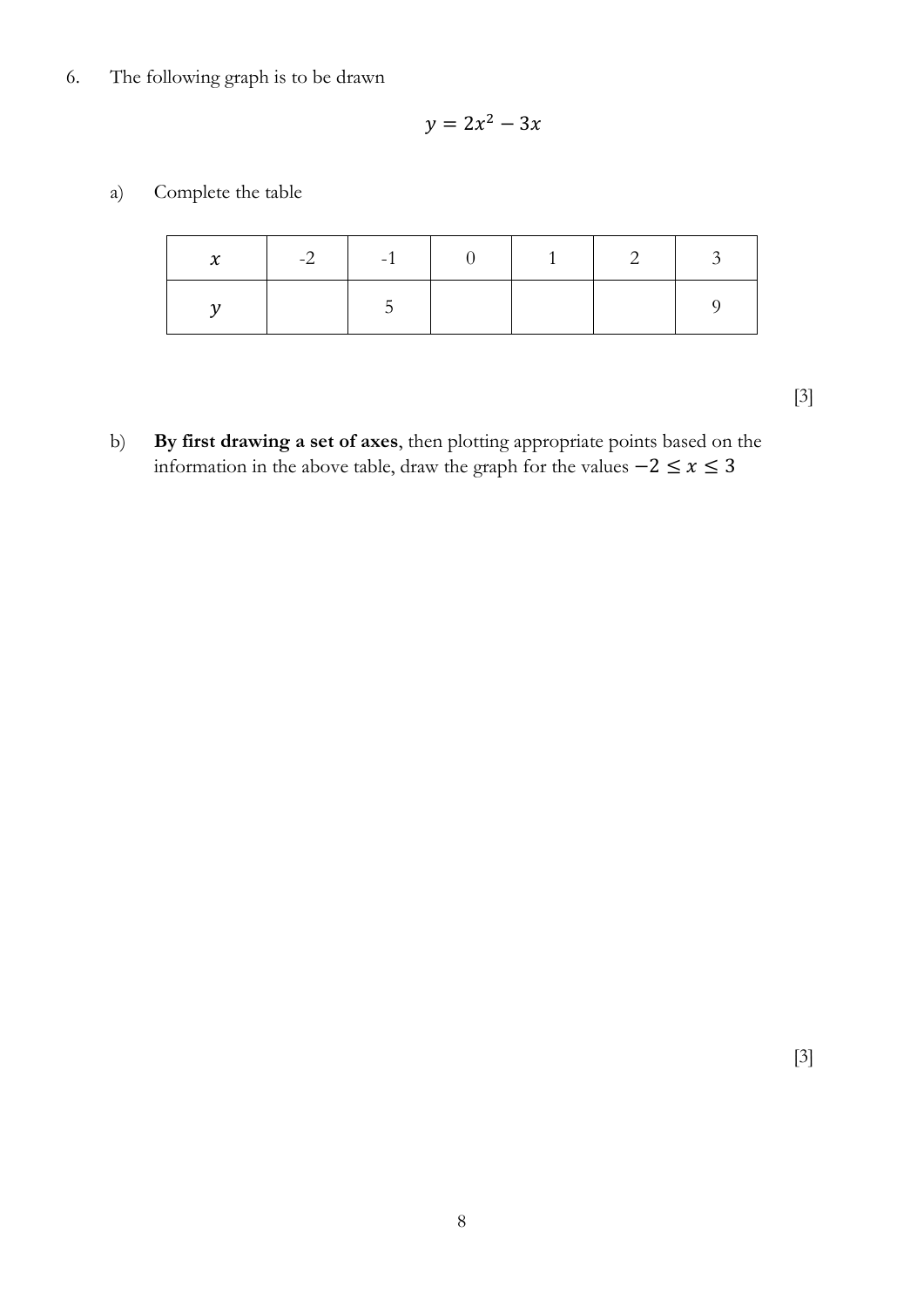Using your graph, estimate the solutions of the equation  $\mathbf{c})$ 

 $2x^2 - 3x = 1$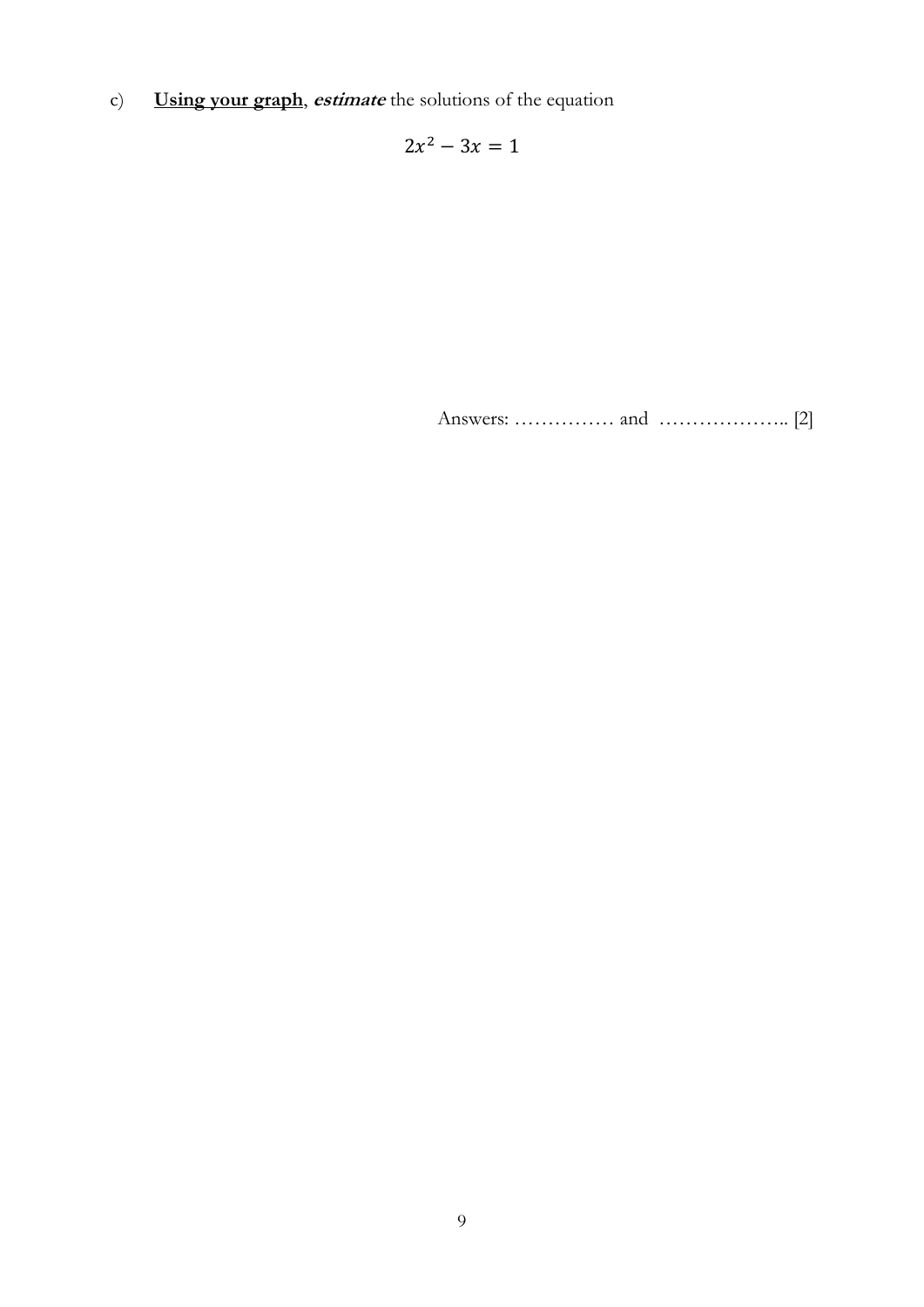7. **Fully** simply the following:

a)  $2m + 3m$ 

Answer: ………………………. [1]

b)  $3y^3 \times 3y^3$ 

Answer: ………………………. [2]

c)  $\frac{9y^6}{2x^2}$  $3y^2$ 

Answer: ………………………. [2]

d)  $(4a^2b^6)^2$ 

Answer: ………………………. [3]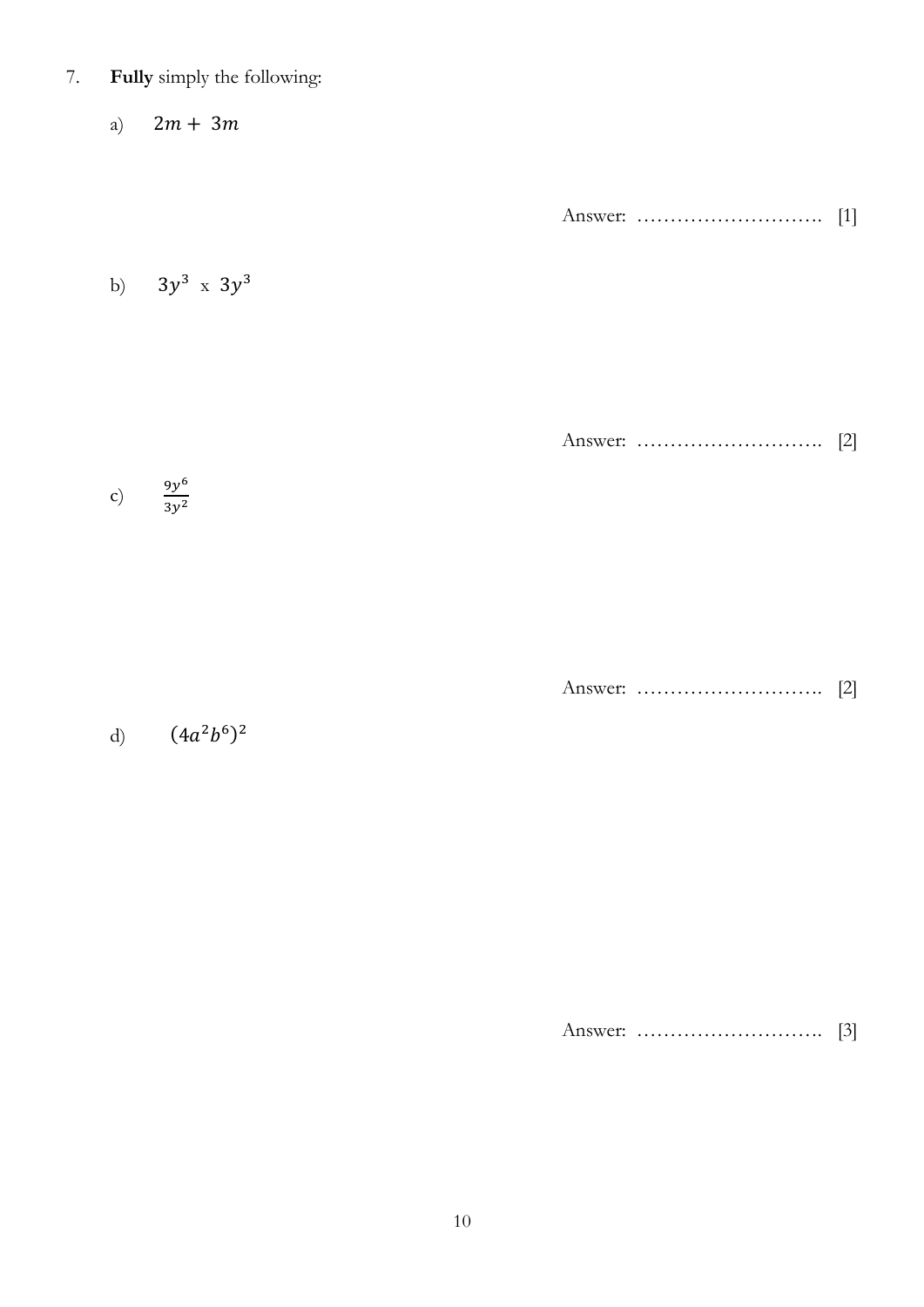- 8. A car journey of 380 km takes 4 hours. Part of this journey is on a motorway at an average speed of 110 km per hour; the remainder of the journey is on country roads at an average speed of 70 km per hour.
	- a) Write this information as a pair of simultaneous equations

Answer: …………………………….. [3]

b) Solve these simultaneous equations to find how many kilometres of the journey is spent on the motorway.

Answer: …………………………km [3]